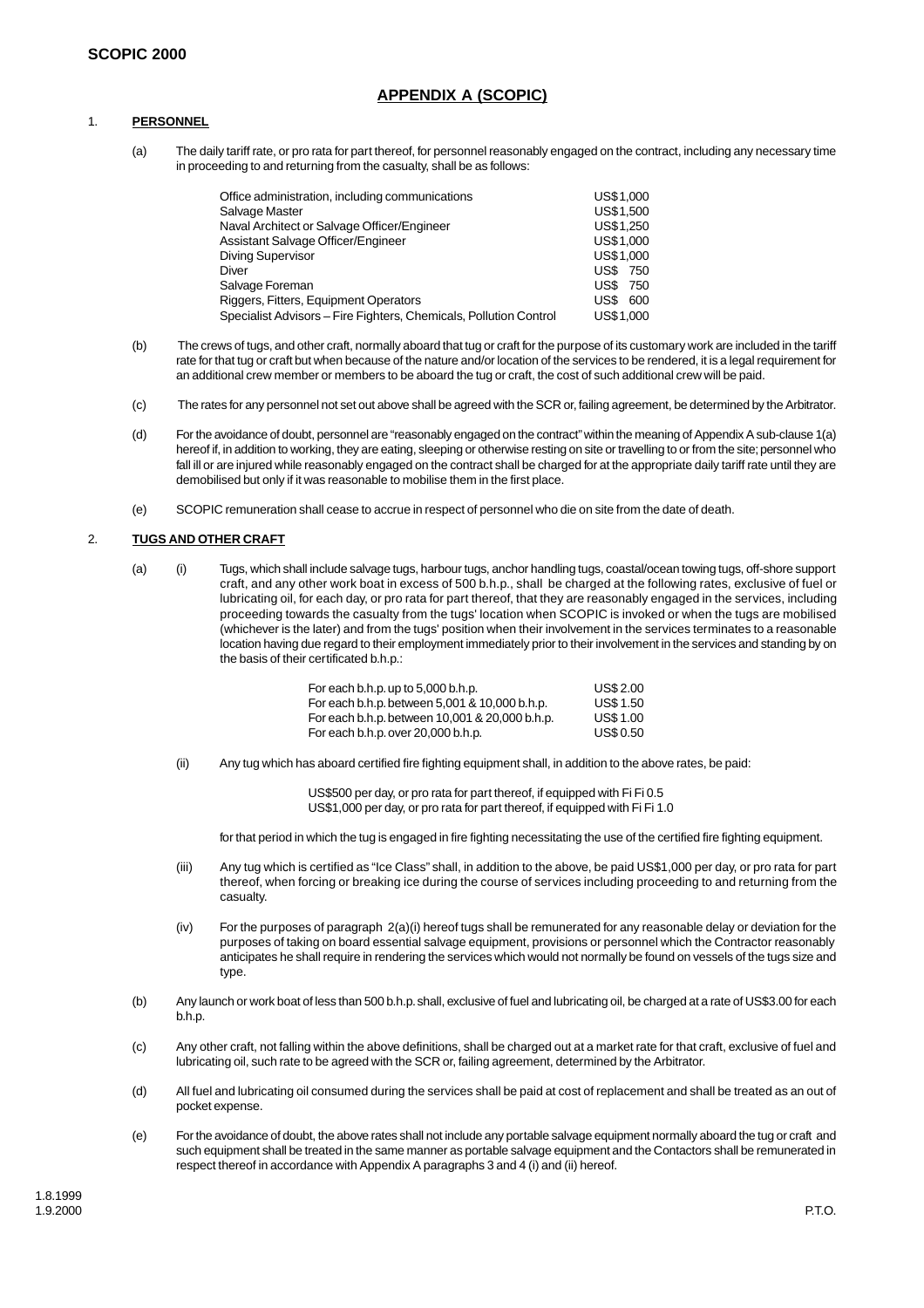(f) SCOPIC remuneration shall cease to accure in respect of tugs and other craft which become a commercial total loss from the date they stop being engaged in the services plus a reasonable period for demobilisation (if appropriate) PROVIDED that such SCOPIC remuneration in respect of demobilisation shall only be payable if the commercial total loss arises whilst engaged in the services and through no fault of the Contractors, their servants, agents or sub-contractors.

## 3. **PORTABLE SALVAGE EQUIPMENT**

(a) The daily tariff, or pro rata for part thereof, for all portable salvage equipment reasonably engaged during the services, including any time necessary for mobilisation and demobilisation, shall be as follows:

| <b>Generators</b>                 |                                   | <u>Rate – US\$.</u> | <b>Welding &amp; Cutting Equipment</b>                               |                              | $Rate - US$.$ |
|-----------------------------------|-----------------------------------|---------------------|----------------------------------------------------------------------|------------------------------|---------------|
| Up to 50 kW                       | 60<br><b>Bolt Gun</b>             |                     |                                                                      | 300                          |               |
| 51 to 100 kW                      |                                   | 125                 | <b>Gas Detector</b>                                                  |                              | 100           |
| 101 to 300 kW                     |                                   | 200                 | Hot Tap Machine,                                                     |                              |               |
| Over 301 kW                       |                                   | 350                 | including supporting equipment                                       |                              | 1,000         |
|                                   | <b>Portable Inert Gas Systems</b> |                     | Oxy-acetylene Surface Cutting Gear<br><b>Underwater Cutting Gear</b> |                              | 25<br>50      |
| 1,000m <sup>3</sup> /hour         |                                   | 1,200               | <b>Underwater Welding Kit</b><br>250 Amp Welder                      |                              | 50<br>150     |
| 1,500m <sup>3</sup> /hour         |                                   | 1,400               | 400 Amp Welder                                                       |                              | 200           |
|                                   |                                   |                     |                                                                      |                              |               |
| <b>Compressors</b>                |                                   |                     | <b>Pollution Control Equipment</b>                                   |                              |               |
| <b>High Pressure</b>              |                                   | 100<br>150          |                                                                      | Oil Boom, 24", per 10 metres |               |
|                                   | 185 Cfm                           |                     |                                                                      | Oil Boom, 36", per 10 metres |               |
| 600 Cfm                           |                                   | 250                 | Oil Boom, 48", per 10 metres                                         |                              | 195           |
| 1200 Cfm                          |                                   | 400                 |                                                                      |                              |               |
| Air Manifold                      |                                   | 10                  | <b>Lighting Systems</b>                                              |                              |               |
| Blower; 1,500m <sup>3</sup> /min. |                                   | 850                 |                                                                      |                              |               |
|                                   |                                   |                     | Lighting String, per 50 feet                                         |                              | 25            |
| <b>Pumping Equipment</b>          |                                   |                     | <b>Light Tower</b>                                                   |                              | 50            |
| <u>Air</u>                        |                                   |                     | Underwater Lighting System, 1,000 watts                              |                              | 75            |
| 2"                                |                                   | 75                  | <b>Winches</b>                                                       |                              |               |
| <b>Diesel</b>                     |                                   |                     |                                                                      |                              |               |
| 2"                                |                                   | 50                  | Up to 20 tons, including 50 metres of wire                           |                              | 200           |
| 4"                                |                                   | 90                  |                                                                      |                              |               |
| 6"                                |                                   | 120                 | <b>Storage Equipment</b>                                             |                              |               |
| <b>Electrical Submersible</b>     |                                   |                     |                                                                      |                              |               |
| 2"                                |                                   | 50                  | 10' Container                                                        |                              | 25            |
| 4"                                |                                   | 150                 | 20' Container                                                        |                              | 40            |
| 6"                                |                                   | 500                 |                                                                      |                              |               |
| Hydraulic                         |                                   |                     | <b>Miscellaneous Equipment</b>                                       |                              |               |
| 6"                                |                                   | 600                 |                                                                      |                              |               |
| 8"                                |                                   | 1,000               | Air Bags, less than 5 tons lift                                      |                              | 40            |
|                                   |                                   |                     | 5 to 15 tons lift                                                    |                              | 200           |
| Hoses                             |                                   |                     | Air Lift 4"                                                          |                              | 100           |
|                                   |                                   |                     | 6"                                                                   |                              | 200           |
| Air Hose                          |                                   |                     | 8"                                                                   |                              | 300           |
| $\frac{3}{4}$ "per                | 30 metres or 100 feet             | 20                  | Air Tugger, up to 3 tons                                             |                              | 75            |
| 2"per                             | 30 metres or 100 feet             | 40                  | Ballast/Fuel Oil Storage Bins, 50,000 litres                         |                              | 100           |
| Layflat                           |                                   |                     | <b>Chain Saw</b>                                                     |                              | 20            |
| 2"                                | per 6 metres or 20 feet           | 10                  | Damage Stability Computer and Software                               |                              | 250           |
| 4"                                | per 6 metres or 20 feet           | 15                  | Echo Sounder, portable                                               |                              | 25            |
| 6"                                | per 6 metres or 20 feet           | 20                  | <b>Extension Ladder</b>                                              |                              | 20            |
| Rigid                             |                                   |                     | Hydraulic Jack, up to 100 tons                                       |                              | 75            |
| 2"                                | per 6 metres or 20 feet           | 15                  | <b>Hydraulic Powerpack</b>                                           |                              | 75            |
| 4"                                | per 6 metres or 20 feet           | 20                  | Pressure washer,                                                     | water                        | 250           |
| 6"                                | per 6 metres or 20 feet           | 25                  |                                                                      | steam                        | 450           |
| 8"                                | per 6 metres or 20 feet           | 30                  | Rigging Package,                                                     | heavy                        | 400           |
|                                   |                                   |                     |                                                                      | Light                        | 200           |
| Fenders                           |                                   |                     | Rock,                                                                | Drill                        | 50            |
|                                   |                                   |                     |                                                                      | Splitter                     | 400           |
| Yokohama                          |                                   |                     | <b>Steel Saw</b>                                                     |                              | 20            |
| 1.00m. x 2.00m.                   |                                   | 75                  | Tirfors, up to 5 tonnes                                              |                              | 10            |
| 2.50m. x 5.50m.                   |                                   | 150                 | <b>Thermal Imaging Camera</b>                                        |                              | 250           |
| 3.50m. x 6.50m.                   |                                   | 250                 | Tool Package, per set                                                |                              | 175           |
| Low Pressure Inflatable           |                                   |                     | <b>Ventilation Package</b>                                           |                              | 20            |
| 3 metres                          |                                   | 70                  | <b>VHF Radio</b>                                                     |                              | 10            |
| 6 metres                          |                                   | 70                  | Z Boat, including outboard up to 14 feet                             |                              | 200           |
| 9 metres                          |                                   | 150                 |                                                                      | over 14 feet                 | 350           |
| 12 metres                         |                                   | 250                 |                                                                      |                              |               |
| 16 metres                         |                                   | 250                 |                                                                      |                              |               |